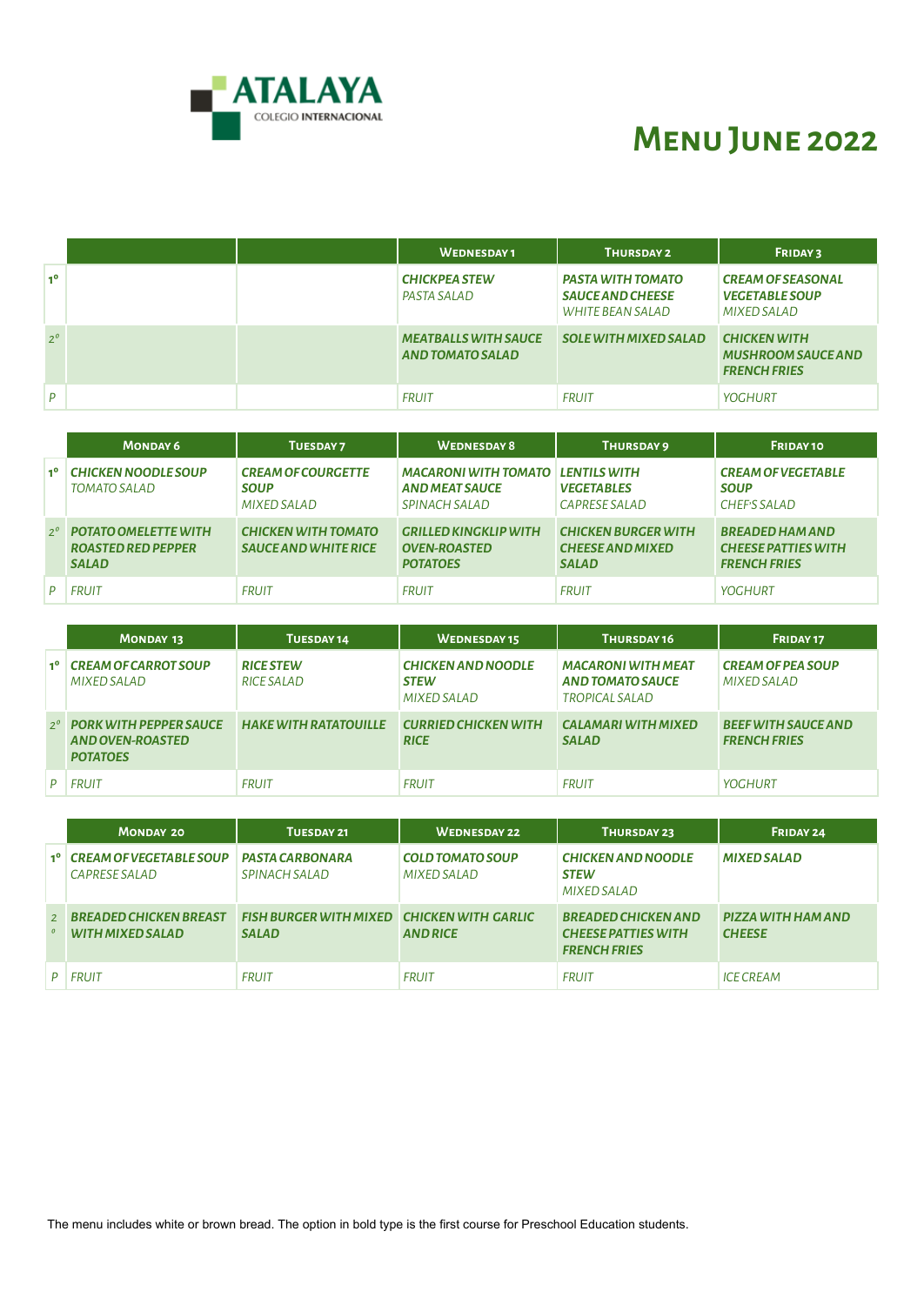

# **Menu June 2022**

**(Vegetarian)**

|                |  | <b>WEDNESDAY1</b>                                     | THURSDAY 2                                                                | <b>FRIDAY 3</b>                                                                |
|----------------|--|-------------------------------------------------------|---------------------------------------------------------------------------|--------------------------------------------------------------------------------|
| 1 <sup>0</sup> |  | <b>CHICKPEA STEW</b><br>PASTA SALAD                   | PASTA WITH TOMATO<br><b>SAUCE AND CHEESE</b><br>WHITE BEAN SALAD          | <b>CREAM OF SEASONAL</b><br><b>VEGETABLE SOUP</b><br><b>MIXED SALAD</b>        |
| $2^{\circ}$    |  | <b>TEMPURA VEGETABLES</b><br><b>WITH TOMATO SALAD</b> | <b>SCRAMBLED EGGS WITH</b><br><b>VEGETABLES AND MIXED</b><br><b>SALAD</b> | <b>CHICKPEA BALLS WITH</b><br><b>MUSHROOM SAUCE AND</b><br><b>FRENCH FRIES</b> |
| D              |  | <b>FRUIT</b>                                          | <b>FRUIT</b>                                                              | <b>YOGHURT</b>                                                                 |

|             | <b>MONDAY 6</b>                                                   | TUESDAY 7                                               | <b>WEDNESDAY 8</b>                                                                      | THURSDAY 9                                                | FRIDAY 10                                                      |
|-------------|-------------------------------------------------------------------|---------------------------------------------------------|-----------------------------------------------------------------------------------------|-----------------------------------------------------------|----------------------------------------------------------------|
| $1^{\circ}$ | <b>VEGETABLE NOODLE SOUP</b><br>TOMATO SALAD                      | <b>CREAM OF COURGETTE</b><br><b>SOUP</b><br>MIXED SALAD | <b>MACARONI WITH TOMATO</b><br><b>AND TEXTURED SOY</b><br><b>SAUCE</b><br>SPINACH SALAD | <b>LENTILS WITH</b><br><b>VEGETABLES</b><br>CAPRESE SALAD | <b>CREAM OF VEGETABLE</b><br><b>SOUP</b><br><b>CHEFS SALAD</b> |
| $2^{\circ}$ | POTATO OMELETTE WITH<br><b>ROASTED RED PEPPER</b><br><b>SALAD</b> | <b>VEGETABLE MEDALLIONS</b><br><b>WITH WHITE RICE</b>   | <b>RED PEPPER HUMMUS</b><br><b>WITH OVEN-ROASTED</b><br><b>POTATOES</b>                 | <b>VEGETARIAN BURGER</b><br><b>WITH MIXED SALAD</b>       | <b>CHICKPEA BALLS WITH</b><br><b>FRENCH FRIES</b>              |
| D           | <b>FRUIT</b>                                                      | <b>FRUIT</b>                                            | <b>FRUIT</b>                                                                            | <b>FRUIT</b>                                              | <b>YOGHURT</b>                                                 |

|             | <b>MONDAY 13</b>                                    | TUESDAY 14                                                               | <b>WEDNESDAY15</b>                                  | THURSDAY 16                                                                             | FRIDAY 17                                          |
|-------------|-----------------------------------------------------|--------------------------------------------------------------------------|-----------------------------------------------------|-----------------------------------------------------------------------------------------|----------------------------------------------------|
| 10          | <b>CREAM OF CARROT SOUP</b><br>MIXED SALAD          | <b>RICE STEW</b><br>RICE SALAD                                           | <b>VEGETABLE SOUP</b><br><b>MIXED SALAD</b>         | <b>MACARONI WITH</b><br><b>MUSHROOMS AND</b><br><b>SPINACH</b><br><b>TROPICAL SALAD</b> | <b>CREAM OF PEA SOUP</b><br><b>MIXED SALAD</b>     |
| $2^{\circ}$ | LENTIL FALAFEL WITH<br><b>OVEN-ROASTED POTATOES</b> | <b>SCRAMBLED EGGS WITH</b><br><b>MUSHROOMS AND</b><br><b>RATATOUILLE</b> | <b>CURRIED TOFU WITH RICE VEGETABLE STICKS WITH</b> | <b>MIXED SALAD</b>                                                                      | <b>FRENCH OMELETTE WITH</b><br><b>FRENCH FRIES</b> |
|             | <b>FRUIT</b>                                        | <b>FRUIT</b>                                                             | <b>FRUIT</b>                                        | <b>FRUIT</b>                                                                            | <b>YOGHURT</b>                                     |

|             | <b>MONDAY 20</b>                                 | TUESDAY 21                                                      | <b>WEDNESDAY 22</b>                           | THURSDAY 23                                              | FRIDAY 24               |
|-------------|--------------------------------------------------|-----------------------------------------------------------------|-----------------------------------------------|----------------------------------------------------------|-------------------------|
| $1^{\circ}$ | <b>CREAM OF VEGETABLE SOUP</b><br>CAPRESE SALAD  | <b>PASTA WITH SAUTEED</b><br><b>VEGETABLES</b><br>SPINACH SALAD | <b>COLD TOMATO SOUP</b><br><b>MIXED SALAD</b> | <b>VEGETABLE SOUP</b><br><b>MIXED SALAD</b>              | <b>MIXED SALAD</b>      |
| $2^{\circ}$ | <b>VEGETARIAN CROQUETTES</b><br>WITH MIXED SALAD | <b>VEGETARIAN BURGER</b><br><b>WITH MIXED SALAD</b>             | <b>VEGETARIAN NUGGETS</b><br><b>WITH RICE</b> | <b>TOFU WITH TOMATO</b><br><b>SAUCE AND FRENCH FRIES</b> | <b>VEGETARIAN PIZZA</b> |
|             | <b>FRUIT</b>                                     | <b>FRUIT</b>                                                    | <b>FRUIT</b>                                  | <b>FRUIT</b>                                             | <b>ICE CREAM</b>        |

The menu includes white or brown bread. The option in bold type is the first course for Preschool Education students.